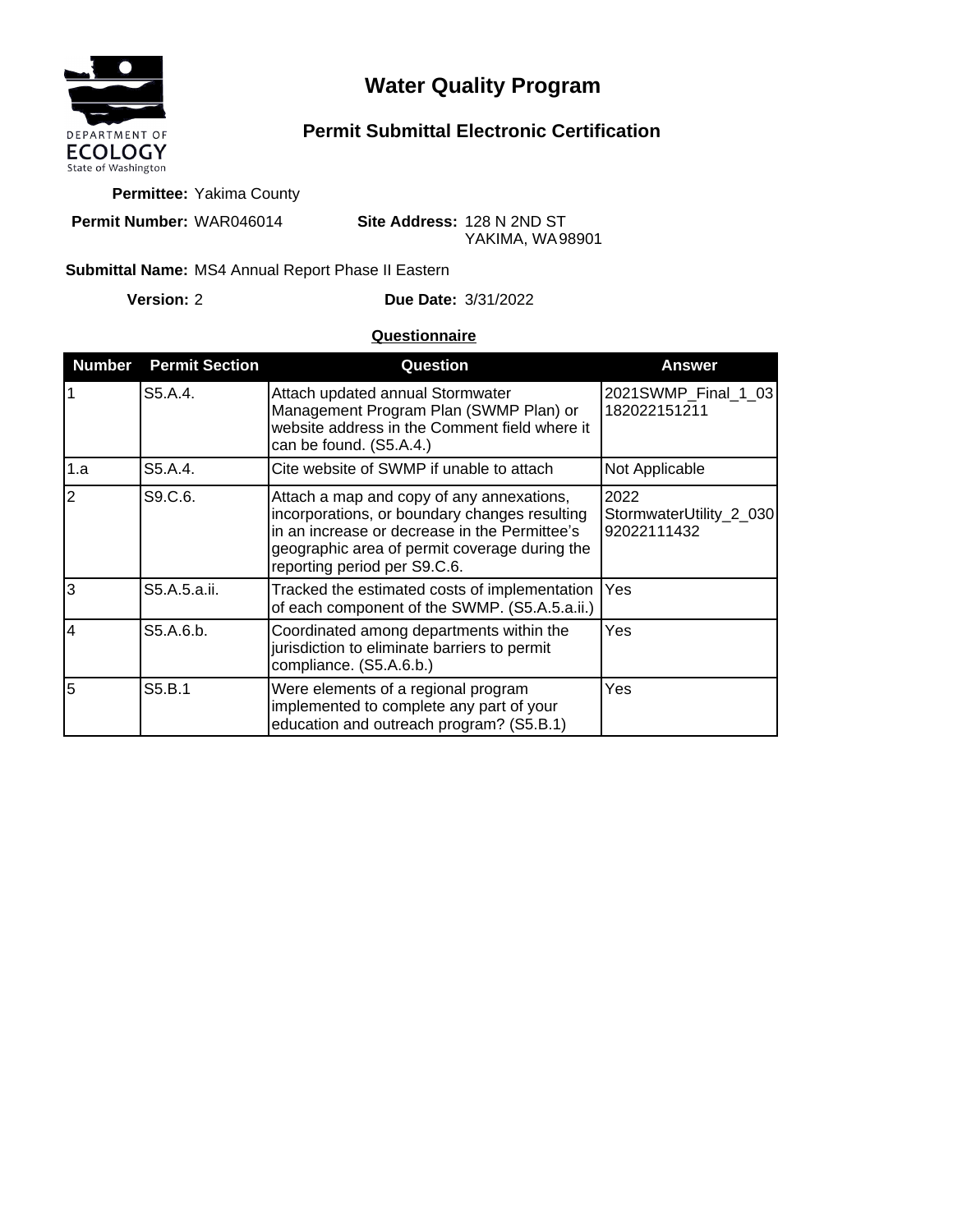| 5a             | S5.B.1           | If yes, list the elements, and the regional<br>program                                                                                                                                                                                                                                                             | Yakima County is a<br>member of an ILA for<br>Stormwater permit<br>compliance activities<br>between Yakima<br>County, Selah,<br>Sunnyside and Union<br>Gao. The ILA<br>establishes the Regional<br><b>Stormwater Working</b><br>Group (RSWG) as an<br>ad-hoc regional group<br>that coordinates on<br>public involvement and<br>public outreach activities<br>under the permit. In<br>2021 the RSWG along<br>with the City of Yakima<br>manned a booth during<br>the Central Washington<br>State Fair. Yakima<br>County members logged<br>more than 100 hours in<br>the Stormwater<br>informational booth. The<br>key message and<br>actions revolved around<br>the City of Yakima's Car<br>Wash BMP<br>study/survey. |
|----------------|------------------|--------------------------------------------------------------------------------------------------------------------------------------------------------------------------------------------------------------------------------------------------------------------------------------------------------------------|-----------------------------------------------------------------------------------------------------------------------------------------------------------------------------------------------------------------------------------------------------------------------------------------------------------------------------------------------------------------------------------------------------------------------------------------------------------------------------------------------------------------------------------------------------------------------------------------------------------------------------------------------------------------------------------------------------------------------|
| 6              | S5.B.1.a.i.-iii. | Attach description of public education and<br>outreach programs and stewardship activities<br>conducted per S5.B.1.a.i.-iii.                                                                                                                                                                                       | Appendix A - Annual<br>Outreach<br>S_6_03092022111623                                                                                                                                                                                                                                                                                                                                                                                                                                                                                                                                                                                                                                                                 |
| $\overline{7}$ | S5.B.1.a.ii.     | Which types of businesses were targeted per<br>S.5.B.1.a.ii.?                                                                                                                                                                                                                                                      | Yakima County focused<br>on promoting<br>commercial car wash<br>business along with the<br>city of Yakima through<br>the Car wash BMP<br>effectiveness Study.<br><b>Brochures and fliers</b><br>were developed to<br>promote Car Washing<br>BMP's.                                                                                                                                                                                                                                                                                                                                                                                                                                                                    |
| 8              | S5.B.1.b.        | Used results of measuring the understanding<br>and adoption of targeted behaviors among at<br>least one audience in at least one subject area<br>to direct education and outreach resources and<br>evaluate changes in adoption of targeted<br>behaviors. (Required no later than December<br>31, 2021, S5.B.1.b.) | Yes                                                                                                                                                                                                                                                                                                                                                                                                                                                                                                                                                                                                                                                                                                                   |
| 9              | S5.B.2.a.        | Describe in Comments field the opportunities<br>created for the public to participate in the<br>decision making processes involving the<br>development, implementation, and updates of<br>the Permittee's SWMP. (S5.B.2.a.)                                                                                        | See attachment<br>Question #9                                                                                                                                                                                                                                                                                                                                                                                                                                                                                                                                                                                                                                                                                         |
| 10             | S5.B.2.b.        | Posted the updated SWMP Plan and latest<br>annual report on your website no later than<br>May 31.                                                                                                                                                                                                                  | Yes                                                                                                                                                                                                                                                                                                                                                                                                                                                                                                                                                                                                                                                                                                                   |
| 10a            | S5.B.2.b.        | List the website address in Comments field.<br>(S5.B.2.b.)                                                                                                                                                                                                                                                         | https://www.yakimacoun<br>ty.us/1732/Stormwater-<br>Management                                                                                                                                                                                                                                                                                                                                                                                                                                                                                                                                                                                                                                                        |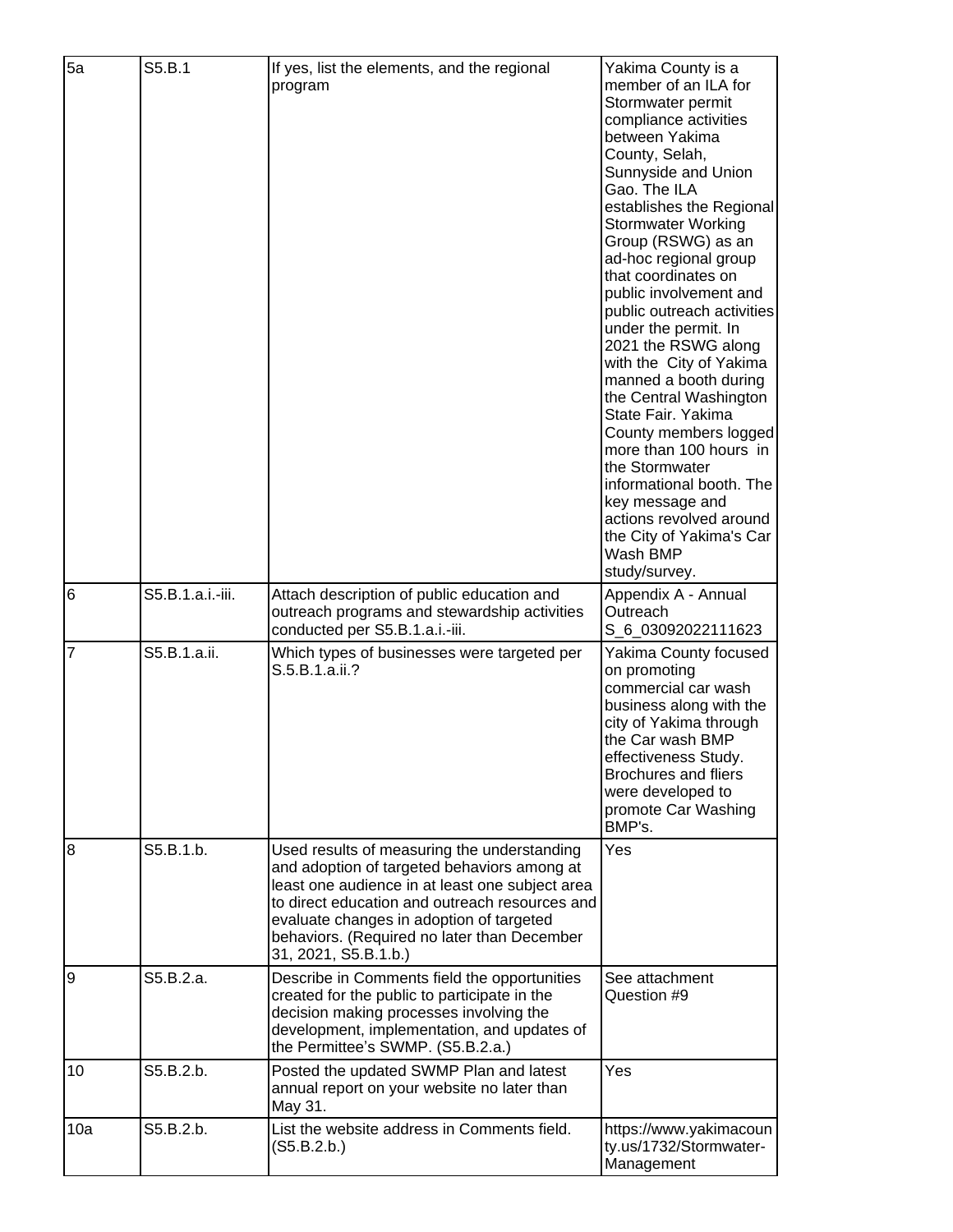| 11              | S5.B.3.a.      | Maintained a map of the MS4 that includes the<br>requirements listed in S5.B.3.a. (Updated maps<br>required no later than August 1, 2023)                                                         | Yes                                                                                                                                                                                                                                                                                                                                                                                                                      |
|-----------------|----------------|---------------------------------------------------------------------------------------------------------------------------------------------------------------------------------------------------|--------------------------------------------------------------------------------------------------------------------------------------------------------------------------------------------------------------------------------------------------------------------------------------------------------------------------------------------------------------------------------------------------------------------------|
| 12              | S5.B.3.a.i.    | Attach a spreadsheet that lists the known<br>outfalls and discharge points, including the<br>outfalls' size and material(s). (Required to<br>update no later than August 1, 2023,<br>S5.B.3.a.i.) | Not Applicable                                                                                                                                                                                                                                                                                                                                                                                                           |
| 13              | S5.B.3.a.ix.   | Developed an electronic format for map, with<br>fully described mapping standards in<br>accordance with S5.B.3.a.ix. (Required no later<br>than August 1, 2021)                                   | Yes                                                                                                                                                                                                                                                                                                                                                                                                                      |
| 14              | S5.B.3.b.      | Implemented an ordinance or other regulatory<br>mechanism to effectively prohibit non-<br>stormwater, illicit discharges as described in<br>S5.B.3.b.                                             | Yes                                                                                                                                                                                                                                                                                                                                                                                                                      |
| 15              | S.5.B.3.b.vii. | Updated ordinance or regulatory mechanism to<br>meet the requirements of this permit, if<br>necessary. (Required no later than February 2,<br>2023, S.5.B.3.b.vii.)                               | Not Applicable                                                                                                                                                                                                                                                                                                                                                                                                           |
| 16              | S5.B.3.b.vi.   | Implemented a compliance strategy, including<br>informal compliance actions as well as<br>enforcement provisions of the regulatory<br>mechanism described in S5.B.3.b.<br>(S5.B.3.b.vi.)          | Yes                                                                                                                                                                                                                                                                                                                                                                                                                      |
| 17              | S5.B.3.c.      | Implemented procedures for conducting illicit<br>discharge investigations in accordance with<br>S5.B.3.c.                                                                                         | Yes                                                                                                                                                                                                                                                                                                                                                                                                                      |
| 18              | S5.B.3.c.iv.   | Percentage of MS4 coverage area screened in<br>reporting year per S5.B.3.c.iv. (Required to<br>screen 12% on average each year,<br>S5.B.3.c.iv.)                                                  | 40                                                                                                                                                                                                                                                                                                                                                                                                                       |
| 18a             | S5.B.3.c.iv.   | Cite field screening techniques used to<br>determine percent of MS4 screened.                                                                                                                     | Yakima County uses a<br><b>GIS based Collector</b><br>program to track and<br>document maintenance<br>of stormwater facilities.<br><b>Yakima County</b><br>inspected/cleaned all<br>facilities that were not<br>done in the previous<br>maintenance year along<br>with other known high<br>volume/usage facilities.<br>Maintenance or<br>cleanings are performed<br>per the standards set<br>forth in the O&M<br>manual. |
| 18 <sub>b</sub> | S5.B.3.c.iv.   | Percentage of total MS4 screened from permit<br>effective date through end of the reporting year.                                                                                                 | 100                                                                                                                                                                                                                                                                                                                                                                                                                      |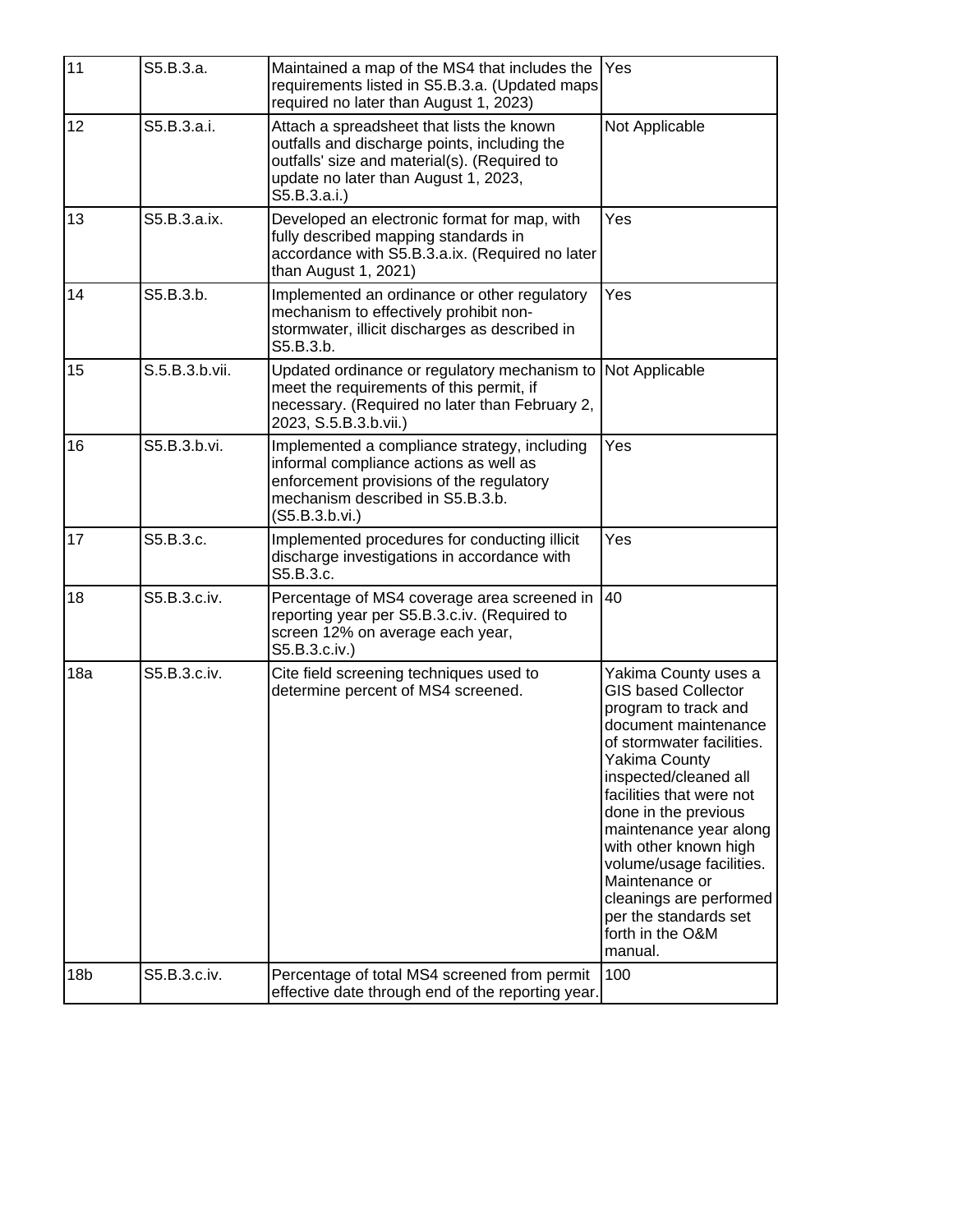| 19  | S5.B.3.c.v.     | Describe how you publicized a hotline<br>telephone number for public reporting of spills<br>and other illicit discharges in the Comments<br>field. (S5.B.3.c.v.)                                                                                                                                                                    | The hotline is publicized<br>on the Yakima County<br>Stormwater website<br>(https://www.yakimacou<br>nty.us/1732/Stormwater-<br>Management), posted in<br>the Public Service<br>Lobby at the<br>Courthouse and is<br>present on all the E&O<br>brochures and<br>handouts/materials.                                                        |
|-----|-----------------|-------------------------------------------------------------------------------------------------------------------------------------------------------------------------------------------------------------------------------------------------------------------------------------------------------------------------------------|--------------------------------------------------------------------------------------------------------------------------------------------------------------------------------------------------------------------------------------------------------------------------------------------------------------------------------------------|
| 20  | S5.B.3.c.vi.    | Implemented an ongoing illicit discharge<br>training program for all municipal field staff per<br>S5.B.3.c.vi.                                                                                                                                                                                                                      | Yes                                                                                                                                                                                                                                                                                                                                        |
| 21  | S5.B.3.c.vii.   | Informed public employees, businesses, and<br>the general public of hazards associated with<br>illicit discharges and improper disposal of<br>waste. Describe actions in Comments field.<br>(S5.B.3.c.vii.)                                                                                                                         | Yakima County provided<br>educational handouts<br>and brochures at the<br><b>CWSF. The RSWG</b><br>along with Yakima<br>County members spoke<br>with the public regarding<br>illicit discharges and as<br>well as other stormwater<br>concerns. The group<br>also handed out<br>reusable grocery bags<br>to cut down plastic bag<br>waste. |
| 22  | S5.B.3.d.       | Implemented an ongoing program designed to<br>address illicit discharges, including spills and<br>illicit connections into the MS4 per S.5.B.3.d.                                                                                                                                                                                   | Yes                                                                                                                                                                                                                                                                                                                                        |
| 23  | S5.B.3.e.       | Implemented an ongoing illicit discharge<br>training program for all staff responsible for<br>implementing the procedures and program, as<br>described in S5.B.3.e.                                                                                                                                                                 | Yes                                                                                                                                                                                                                                                                                                                                        |
| 24  | S5.B.3.f.       | Attach a report with data describing the actions<br>taken to investigate, characterize, trace and<br>eliminate each illicit discharge found by or<br>reported to the permittee. The submittal must<br>include all of the applicable information and<br>must follow the format and timelines described<br>in Appendix 7. (S5.B.3.f.) | <b>IDDEs for WAR046014</b><br>$(1)$ <sup>24</sup> <sub>0407202209501</sub><br>8                                                                                                                                                                                                                                                            |
| 25  | S5.B.4.a.       | Implemented an ordinance or other regulatory<br>mechanism and enforcement procedures for<br>construction site stormwater runoff control as<br>described in S5.B.4.                                                                                                                                                                  | Yes                                                                                                                                                                                                                                                                                                                                        |
| 26  | S5.B.4.a.i.-iv. | Adopted ordinance or other regulatory<br>mechanism and enforcement procedures for<br>construction site stormwater runoff control as<br>described in S5.B.4.a.i.-iv. (Required no later<br>than December 31, 2022)                                                                                                                   | Not Applicable                                                                                                                                                                                                                                                                                                                             |
| 27  | S5.B.4.b.       | Reviewed site plans for all new development<br>and redevelopment projects as described in<br>S5.B.4.b.                                                                                                                                                                                                                              | Yes                                                                                                                                                                                                                                                                                                                                        |
| 27a | S5.B.4.b.i.     | Number of site plans reviewed during the<br>reporting period. (S5.B.4.b.i.)                                                                                                                                                                                                                                                         | 10                                                                                                                                                                                                                                                                                                                                         |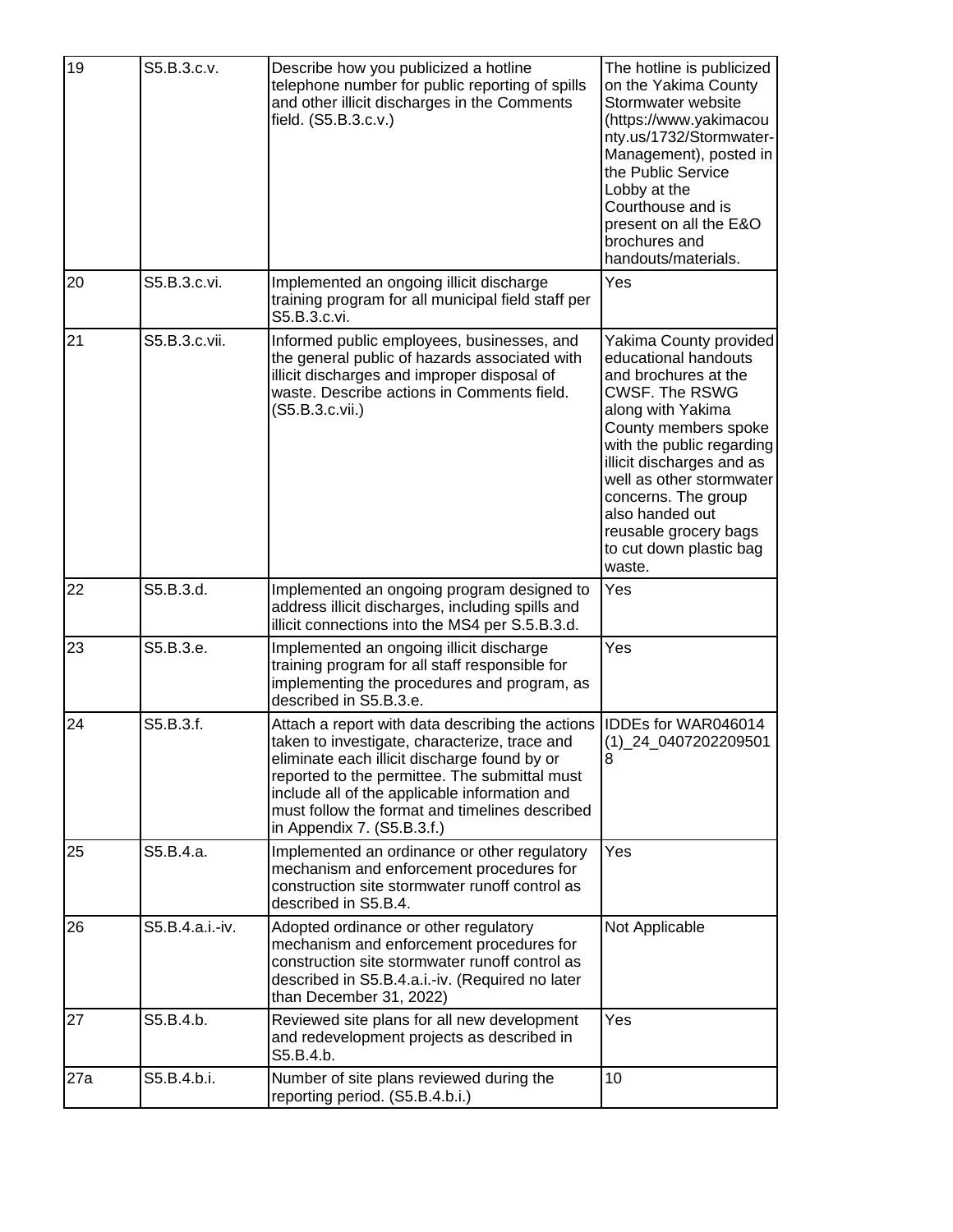| 27 <sub>b</sub> | S5.B.4.b.i.        | The number of construction sites that provided<br>their intent to apply for the "Erosivity Waiver"<br>during the reporting period as described in<br>S5.B.4.b.i.                                                                                                                                     | 9                                                                                                 |
|-----------------|--------------------|------------------------------------------------------------------------------------------------------------------------------------------------------------------------------------------------------------------------------------------------------------------------------------------------------|---------------------------------------------------------------------------------------------------|
| 27c             | S5.B.4.b.i.        | The number of complaints investigated about<br>sites that have received an "Erosivity Waiver".<br>(S5.B.4.b.i.)                                                                                                                                                                                      | 0                                                                                                 |
| 28              | S5.B.4.            | Implemented procedures for site inspection<br>and enforcement of construction stormwater<br>pollution control measures. (S5.B.4.)                                                                                                                                                                    | Yes                                                                                               |
| 28a             | S5.B.4.c.i.        | Number of permitted construction sites<br>inspected during the reporting period.<br>(S5.B.4.c.i.)                                                                                                                                                                                                    | 8                                                                                                 |
| 28 <sub>b</sub> | S5.B.4.f.          | Number of enforcement actions taken during<br>the reporting period based on construction<br>phase inspections at new development and<br>redevelopment projects. (S5.B.4.f.)                                                                                                                          | $\overline{2}$                                                                                    |
| 29              | S5.B.4.d.          | Trained the staff involved in permitting, plan<br>review, field inspections, and enforcement for<br>construction site runoff control. (S5.B.4.d.)                                                                                                                                                    | Yes                                                                                               |
| 30              | S5.B.4.e.          | Provided information to construction site<br>operators and design professionals about<br>training available on how to comply with the<br>requirements in Appendix 1 and the BMPs in<br>the SWMMEW, or an equivalent document.<br>Describe information provided in the<br>Comments field. (S5.B.4.e.) | Yes                                                                                               |
| 30a             | S5.B.4.e.          | Describe information provided in the<br>Comments field. (S5.B.4.e.)                                                                                                                                                                                                                                  | Please see attachment<br>named "Question 30<br>(S5.B.4.e) and Question<br>39 (S5.B.5.f) Response" |
| 31              | S5.B.5.a.          | Implemented ordinance or other regulatory<br>mechanism and enforcement procedures to<br>address post-construction stormwater controls<br>runoff to the MS4 from new development and<br>redevelopment as described in S5.B.5.a.                                                                       | Yes                                                                                               |
| 32              | S5.B.5.a.          | Revised ordinance or other regulatory<br>mechanism and enforcement procedures to<br>address post-construction stormwater controls<br>runoff to the MS4 from new development and<br>redevelopment as described in S5.B.5.a.<br>(Adopted no later than December 31, 2022)                              | Not Applicable                                                                                    |
| 33              | S5.B.5.b.ii.(a)    | Allowed non-structural preventive actions and<br>source reduction approaches such as Low<br>Impact Development (LID) techniques to be<br>used. (S5.B.5.b.ii.(a))                                                                                                                                     | Yes                                                                                               |
| 34              | S5.B.5.b.ii.(b)(2) | Required projects approved under S5.B.5. to<br>retain runoff generate on-site for, at a<br>minimum, the 10-year, 24-hour rainfall event or<br>a local equivalent, using either on-site or<br>regional stormwater facilities. (S5.B.5.b.ii.(b)<br>(2)                                                 | Yes                                                                                               |
| 35              | S5.B.5.d.          | Inspected post-construction stormwater<br>controls, including structural BMPs, at new<br>development and redevelopment sites.<br>(S5.B.5.d.)                                                                                                                                                         | Yes                                                                                               |
| 35a             | S5.B.5.d.i.        | Number of new and redeveloped sites<br>inspected during installation of structural BMPs<br>during the reporting period. (S5.B.5.d.i)                                                                                                                                                                 | 8                                                                                                 |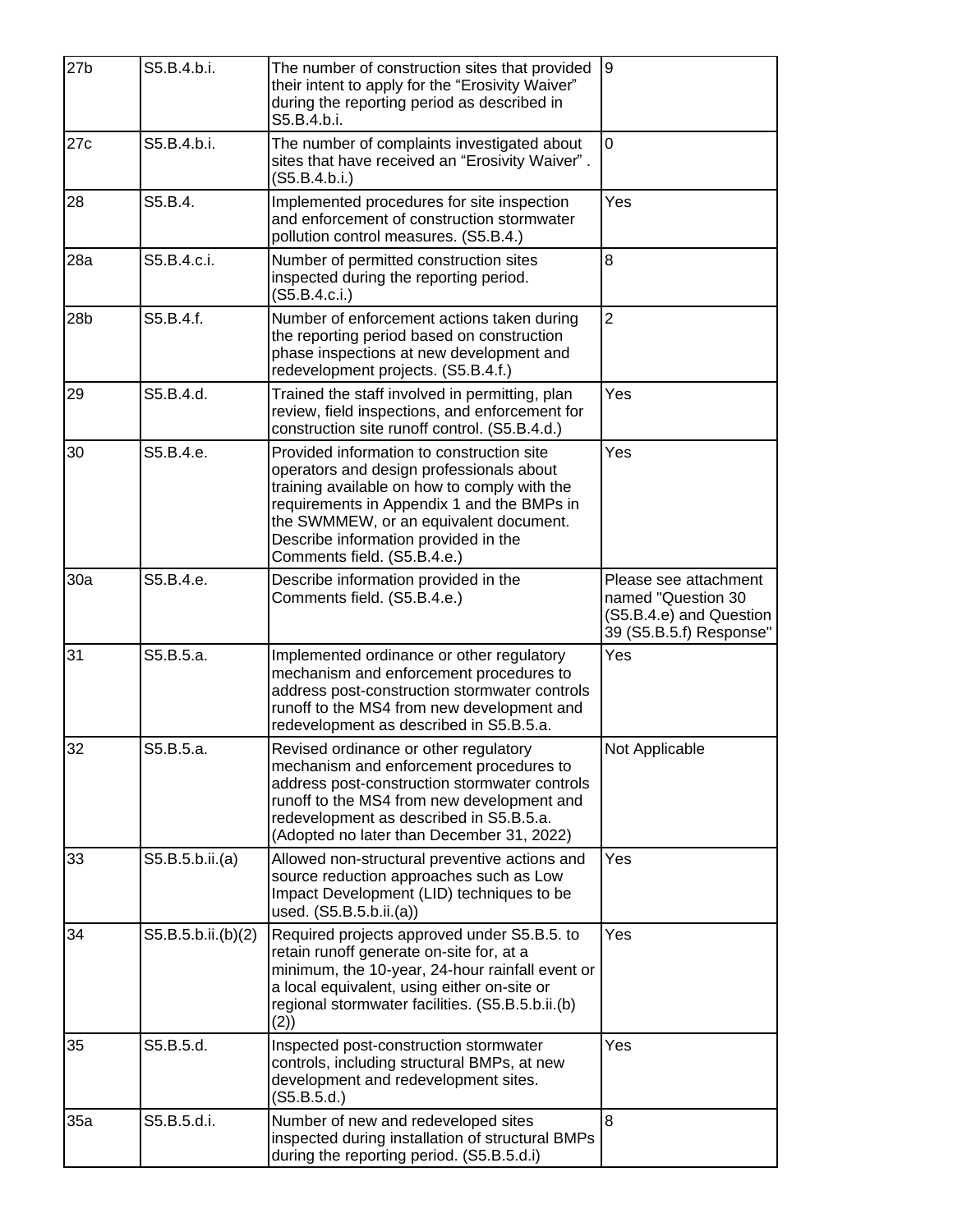| 35 <sub>b</sub> | S5.B.5.d.i.               | Number of new and redeveloped sites<br>inspected upon final installation of BMPs or<br>upon completion of the project during the<br>reporting period. (S5.B.5.d.i.)                                                                                                                                                                                                               | $\overline{2}$                                                                                    |
|-----------------|---------------------------|-----------------------------------------------------------------------------------------------------------------------------------------------------------------------------------------------------------------------------------------------------------------------------------------------------------------------------------------------------------------------------------|---------------------------------------------------------------------------------------------------|
| 36              | S5.B.5.d.ii.              | Inspected structural BMPs at least once every<br>five years after final installation. (S5.B.5.d.ii.)                                                                                                                                                                                                                                                                              | Yes                                                                                               |
| 36a             | S5.B.5.d.ii.              | Number of BMPs inspected during the<br>reporting period.                                                                                                                                                                                                                                                                                                                          | 27                                                                                                |
| 37              | S5.B.5.d.                 | Number of enforcement actions taken as a<br>result of these inspections during the reporting<br>period? (S5.B.5.d.)                                                                                                                                                                                                                                                               | 0                                                                                                 |
| 38              | S5.B.5.e.                 | Trained the staff involved in permitting, plan<br>review, inspection, and enforcement for post-<br>construction stormwater control. (S5.B.5.e.)                                                                                                                                                                                                                                   | Yes                                                                                               |
| 39              | S5.B.5.f.                 | Provided information to design professionals<br>about training available on how to comply with<br>the requirements in Appendix 1 and apply the<br>BMPs in the SWMMEW, or an equivalent<br>document. (S5.B.5.f.)                                                                                                                                                                   | Yes                                                                                               |
| 39a             | S5.B.5.f.                 | Describe information provided and cite the<br>manual used                                                                                                                                                                                                                                                                                                                         | Please see attachment<br>named "Question 30<br>(S5.B.4.e) and Question<br>39 (S5.B.5.f) Response" |
| 40              | S5.B.6.a.                 | Reviewed and, if needed, updated Operations<br>and Maintenance Plan. (Required no later than<br>December 31, 2022, S5.B.6.a.)                                                                                                                                                                                                                                                     | Not Applicable                                                                                    |
| 41              | S5.B.6.a.                 | Implemented the schedule of Operation and<br>Maintenance activities for municipal operations.<br>(S5.B.6.a.)                                                                                                                                                                                                                                                                      | Yes                                                                                               |
| 42              | S5.B.6.a.i.(f) and<br>(g) | Have NPDES permit coverage for all applicable Yes<br>Permittee construction projects and industrial<br>facilities. $(S5.B.6.a.i.(f) and (g))$                                                                                                                                                                                                                                     |                                                                                                   |
| 43              | S5.B.6.a.i.(h)            | Implemented a Stormwater Pollution<br>Prevention Plan for all heavy equipment<br>maintenance or storage yards, and material<br>storage facilities owned or operated by the<br>Permittee in areas subject to this Permit that<br>are not required to have coverage under an<br>NPDES permit that covers stormwater<br>discharges associated with the activity.<br>(S5.B.6.a.i.(h)) | Yes                                                                                               |
| 44              | S5.B.6.a.ii.(a)           | Inspected stormwater treatment and flow<br>control facilities (except catch basins) owned or<br>operated by the Permittee at least once every<br>two years. (S5.B.6.a.ii.(a))                                                                                                                                                                                                     | Yes                                                                                               |
| 44a             | S5.B.6.a.ii.(a)           | Number of facilities inspected during the<br>reporting period.                                                                                                                                                                                                                                                                                                                    | 512                                                                                               |
| 45              | S5.B.6.a.ii.(b)           | Inspected municipally owned or operated catch<br>basins and inlets every two years or used an<br>alternative approach? (Required at least once<br>every two years, S5.B.6.a.ii.(b))                                                                                                                                                                                               | Yes                                                                                               |
| 45a             | S5.B.6.a.ii.(b)           | Number of known catch basins.                                                                                                                                                                                                                                                                                                                                                     | 1346                                                                                              |
| 45b             | S5.B.6.a.ii.(b)           | Number of catch basins inspected during the<br>reporting period.                                                                                                                                                                                                                                                                                                                  | 530                                                                                               |
| 45c             | S5.B.6.a.ii.(b)           | Number of known catch basins cleaned during<br>the reporting period.                                                                                                                                                                                                                                                                                                              | 288                                                                                               |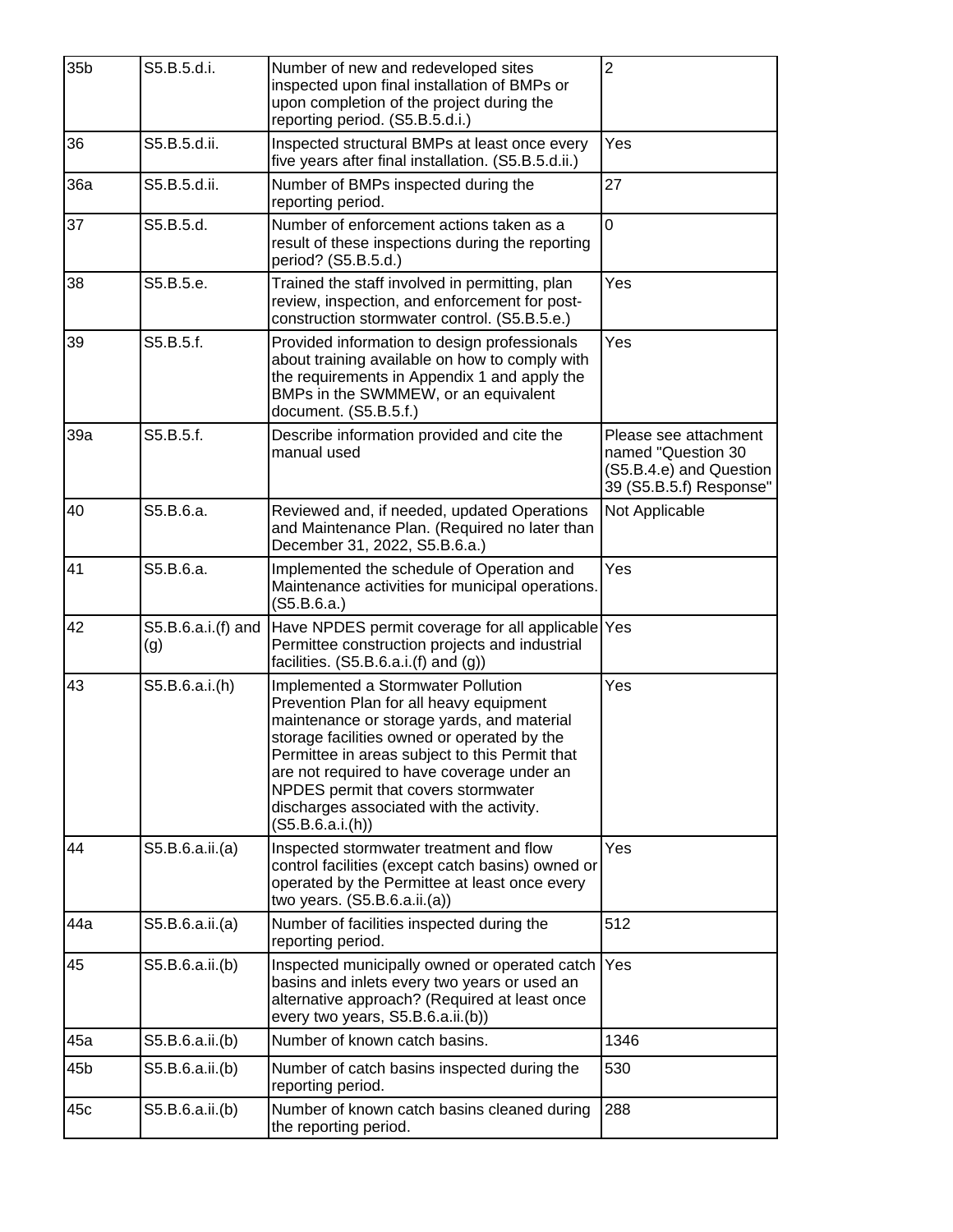| 46 | S5.B.6.a.ii.(b) | If used an alternative to standard schedule for<br>catch basin inspections for all or a portion of<br>the MS4, attach description of the method<br>used. (S5.B.6.a.ii.(b))                                                   | Not Applicable                                             |
|----|-----------------|------------------------------------------------------------------------------------------------------------------------------------------------------------------------------------------------------------------------------|------------------------------------------------------------|
| 47 | S5.B.6.a.ii.(c) | Conducted spot checks of stormwater facilities<br>after major storms. (S5.B.6.a.ii.(c))                                                                                                                                      | Yes                                                        |
| 48 | S5.B.6.b.       | Trained the staff with primary construction,<br>operations, or maintenance job functions that<br>are likely to impact stormwater quality.<br>(S5.B.6.b.)                                                                     | Yes                                                        |
| 49 | S7.A.           | Complied with the Total Maximum Daily Load<br>(TMDL)-specific requirements identified in<br>Appendix 2. (S7.A.)                                                                                                              | Not Applicable                                             |
| 50 | S7.A.           | For TMDLs listed in Appendix 2: Attach a<br>summary of relevant SWMP and Appendix 2<br>activities to address the applicable TMDL<br>parameter(s). (S7.A.)                                                                    | Not Applicable                                             |
| 51 | S8.A.           | Attach a summary of your participation in<br>effectiveness study development and<br>implementation during the reporting year.<br>(S8.A.1. and S8.A.2.a.)                                                                     | Question 51 (S8.A.1<br>and<br>A.2.a) 51_0315202210<br>2426 |
| 52 | S8.A.           | Did you submit a list of project participants and<br>their associated roles to Ecology. (Required to<br>submit by June 30, 2021, S8.A.2.b)                                                                                   | Yes                                                        |
| 56 | S8.A.           | Was the SWMP updated to include<br>effectiveness study activities? (S8.A.2.f.)                                                                                                                                               | Yes                                                        |
| 57 | G3.             | Notified Ecology in accordance with G3. of any<br>discharge into or from the Permittees MS4<br>which could constitute a threat to human<br>health, welfare, or the environment. (G3.)                                        | Not Applicable                                             |
| 58 | G3.A.           | Took appropriate action to correct or minimize<br>the threat to human health, welfare, and/or the<br>environment per G3.A.                                                                                                   | <b>No</b>                                                  |
| 59 | G20.            | Notified Ecology of the failure to comply with<br>the permit terms and conditions within 30 days<br>of becoming aware of the non-compliance.<br>(G20.)                                                                       | Not Applicable                                             |
| 60 | G20.            | Number of non-compliance notifications<br>provided in reporting year. (G20.)                                                                                                                                                 | 0                                                          |
| 61 | S4.F.1.         | Notified Ecology within 30 days of becoming<br>aware that a discharge from the Permittee's<br>MS4 caused or contributed to a known or likely<br>violation of water quality standards in the<br>receiving water. (S4.F.1.)    | Not Applicable                                             |
| 62 | S4.F.3.a.       | If requested, submitted an Adaptive<br>Management Response report in accordance<br>with S4.F.3.a.                                                                                                                            | Not Applicable                                             |
| 63 | S4.F.3.d.       | Attach a summary of the status of<br>implementation of any actions taken pursuant<br>to S4.F.3. and the status of any monitoring,<br>assessment, or evaluation efforts conducted<br>during the reporting period. (S4.F.3.d.) | Not Applicable                                             |